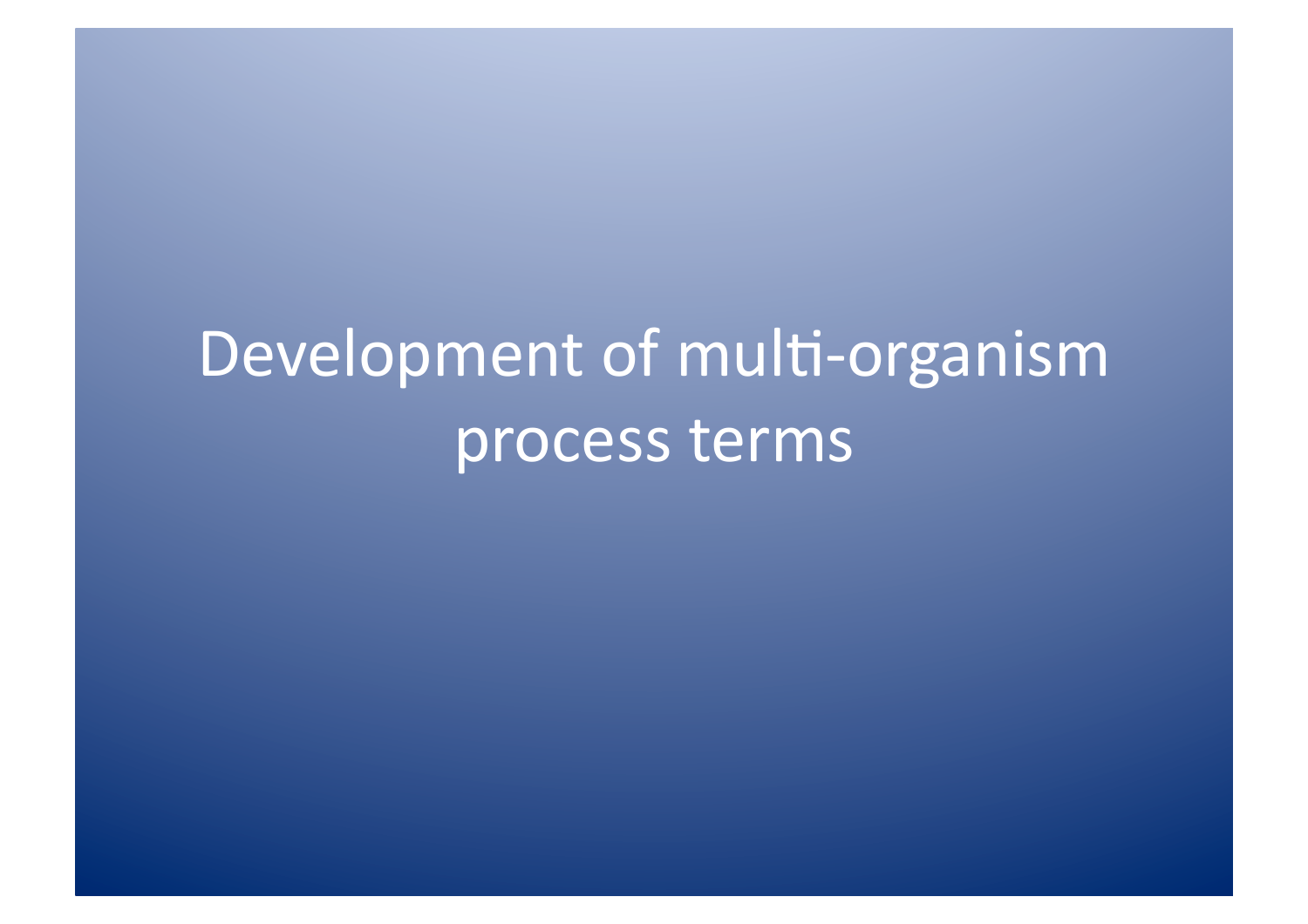## Non-symbiotic interactions

- Many of these are behaviours e.g. predation, feeding on blood
- Status: draft almost ready for live

behavioral interaction between organisms; GO:0051705

---[i] feeding on other organism

------[i] feeding on blood of other organism

---------[p] injection of substance into other organism during feeding on blood of other organism

------[i] predation

------[i] acquisition of nutrients from other organism during symbiotic interaction; GO:0051816

---[i] injection of substance in to other organism

------[i] injection of substance into other organism during feeding on blood of other organism

------[i] envenomation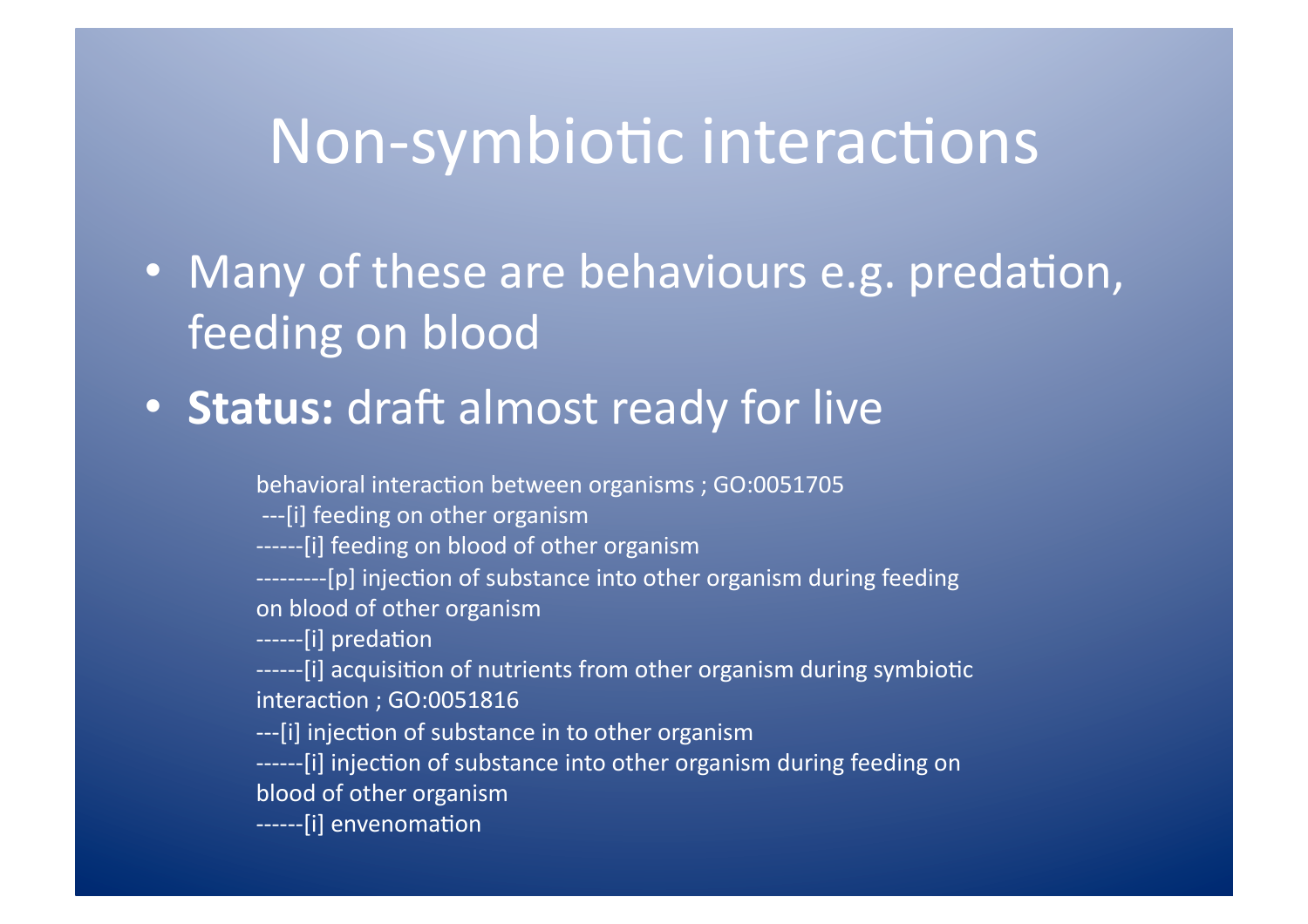## Expansion of symbiosis terms

- New term sets added regularly
- More than 1400 terms total in this node
- term structure can be highly complex e.g. "modulation by organism of defense-related nitric oxide production in other organism during symbiotic interaction"
	- Difficult to make xps, some of this complexity can be captured at annotation level
	- Lots of terms being added under 'host' in cc